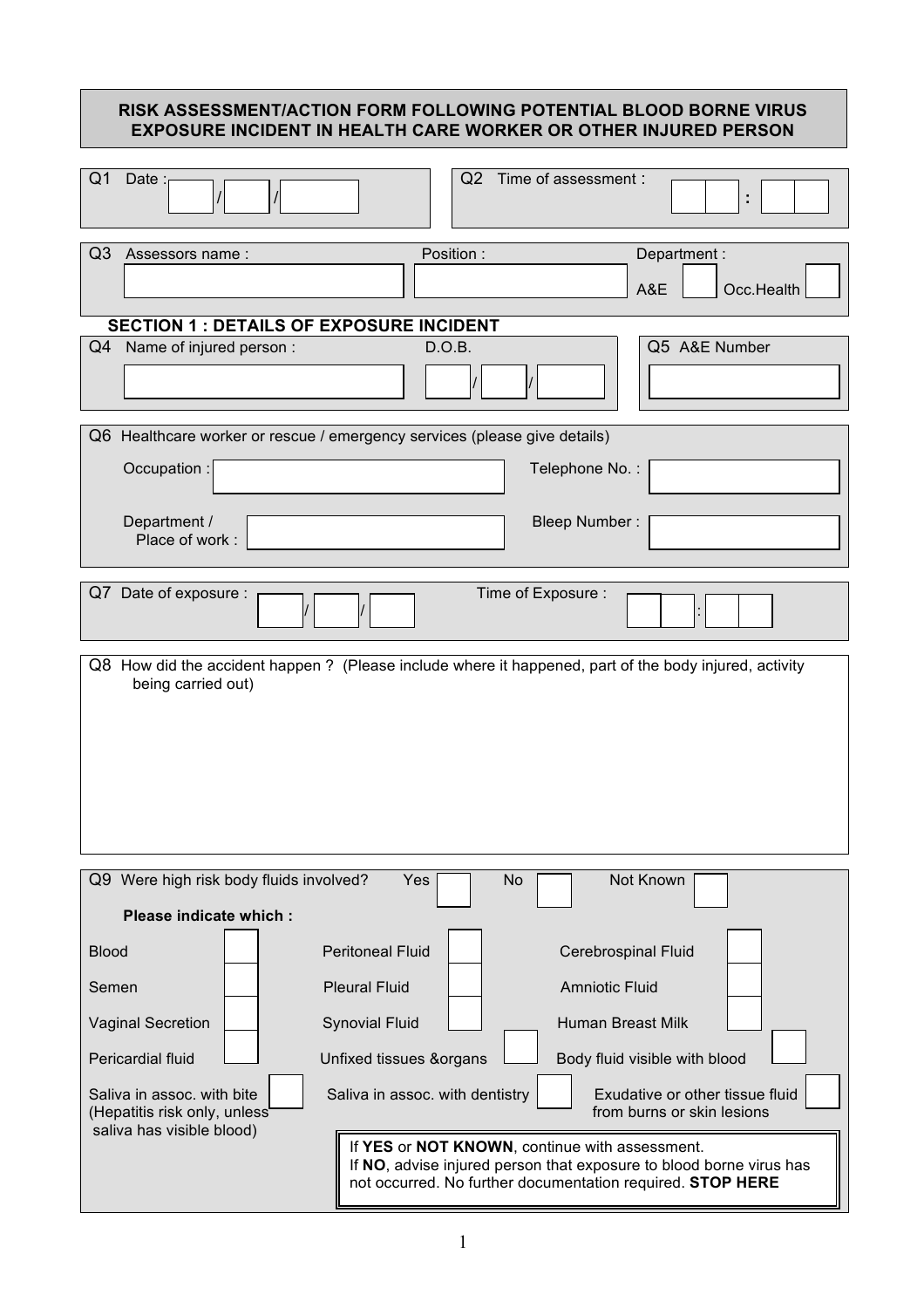**TYPE OF INJURY** (Please document details of injury, by answering the relevant sections)

| Q10                                                                                                                                                                                                                               |     |           |           |
|-----------------------------------------------------------------------------------------------------------------------------------------------------------------------------------------------------------------------------------|-----|-----------|-----------|
| Part A : Percutaneous injury                                                                                                                                                                                                      | Yes | <b>No</b> | Not known |
| Was skin pierced with  a solid needle?                                                                                                                                                                                            |     |           |           |
| a hollow needle?                                                                                                                                                                                                                  |     |           |           |
| a sharp instrument?<br>(please state)                                                                                                                                                                                             |     |           |           |
| Was the sharp instrument or needle visibly<br>contaminated with source patient's blood?                                                                                                                                           |     |           |           |
| Was there bleeding from site of injury?                                                                                                                                                                                           |     |           |           |
| <b>Part B</b> : Exposure of broken skin                                                                                                                                                                                           |     |           |           |
| Were high risk body fluids in contact with HCW/<br>injured persons broken skin?<br>(fresh cuts <24 hrs old, eczema etc.)                                                                                                          |     |           |           |
| Part C : Mucous membrane exposure                                                                                                                                                                                                 |     |           |           |
| Were high risk body fluids in contact with eyes?                                                                                                                                                                                  |     |           |           |
| Were high risk body fluids in contact with inside<br>of mouth?                                                                                                                                                                    |     |           |           |
| Other mucous membrane?                                                                                                                                                                                                            |     |           |           |
| If answered YES to question 9 and any part of 10, proceed with assessment without delay.<br>If you answered NO to question 10, STOP HERE.<br>If answered NOT KNOWN to question 9 and YES to question 10, proceed with assessment. |     |           |           |

## **SECTION 2 : SOURCE PATIENT**

| Q11                                                                          |  |                                                                 |  |
|------------------------------------------------------------------------------|--|-----------------------------------------------------------------|--|
| Source identified                                                            |  | Source unknown                                                  |  |
| If source is identified, please give details<br>and proceed with assessment. |  | If source is unknown, proceed to<br>RISK ASSESSMENT (Section 3) |  |
| Name                                                                         |  |                                                                 |  |
| Date of Birth                                                                |  |                                                                 |  |
| <b>Hospital Number</b>                                                       |  |                                                                 |  |
| Ward / Department                                                            |  |                                                                 |  |
|                                                                              |  |                                                                 |  |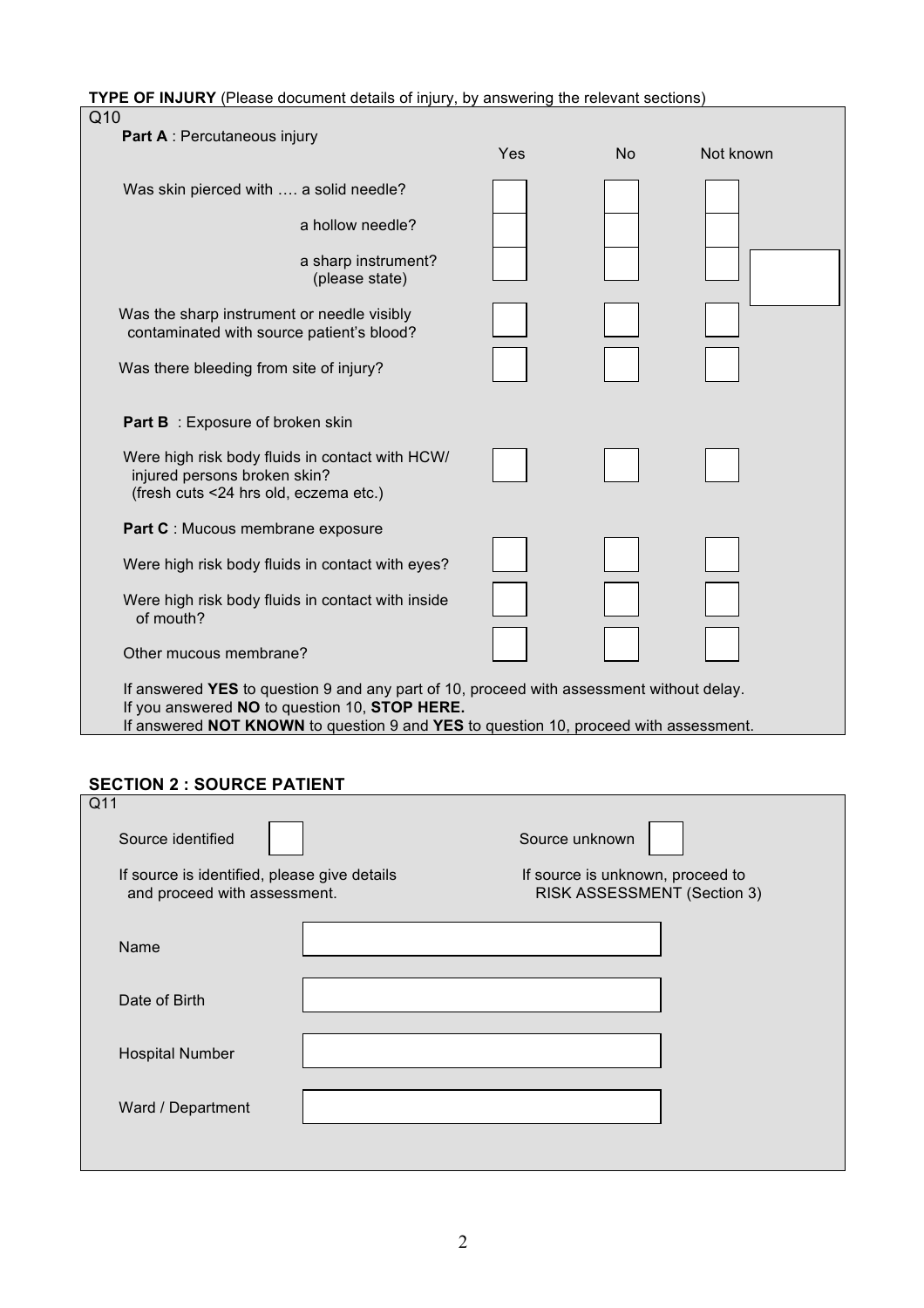#### **SOURCE PATIENT**

| Q12. The following information should be obtained about the source patient. If an inpatient, from the<br>patients notes and medical team looking after the patient, but not by the injured person. |     |           |           |
|----------------------------------------------------------------------------------------------------------------------------------------------------------------------------------------------------|-----|-----------|-----------|
|                                                                                                                                                                                                    | Yes | <b>No</b> | Not known |
| a) Source patient HIV positive:                                                                                                                                                                    |     |           |           |
| If HIV status is unknown, risk for HIV as follows:                                                                                                                                                 |     |           |           |
| Possible HIV related illnesses                                                                                                                                                                     |     |           |           |
| Homosexual/Bisexual man and unsafe sex                                                                                                                                                             |     |           |           |
| <b>IVDU &amp; needle sharing</b>                                                                                                                                                                   |     |           |           |
| Native of Sub Sahara Africa or S.E Asia                                                                                                                                                            |     |           |           |
| Prisoner                                                                                                                                                                                           |     |           |           |
| Prostitute                                                                                                                                                                                         |     |           |           |
| Or partners of the above                                                                                                                                                                           |     |           |           |
| b) Source patient HBsAg positive                                                                                                                                                                   |     |           |           |
| Hep C Ab positive                                                                                                                                                                                  |     |           |           |
| If Hepatitis status unknown risk factors for Hepatitis:                                                                                                                                            |     |           |           |
| Any yes boxes ticked in 12a                                                                                                                                                                        |     |           |           |
| PMH Hepatitis unknown type                                                                                                                                                                         |     |           |           |
| Native of Asia                                                                                                                                                                                     |     |           |           |

#### **SECTION 3 : HIV RISK ASSESSMENT**

If you have crossed a **YES** box in 9, 10 and 12a, then treat the incident as high risk for HIV exposure. **Post Exposure Prophylaxis (PEP) is likely to be required urgently (within 1-2 hours). THIS IS A MEDICAL EMERGENCY**. If injured person is a trust employee refer immediately to an Occupational Health Professional (during working hours). During out of hours and weekends contact the A&E dept. immediately. Then arrange a serum sample to be collected from the source patient (if known) test for HbsAG, Hep C and HIV (ensure source patients informed consent obtained by using Trust **' Consent Form 1'**). If you have crossed a YES box in 9,10 and 12a; **but not all 3**, PEP should not be recommended: reassure the injured person that the risk of HIV infection is negligible.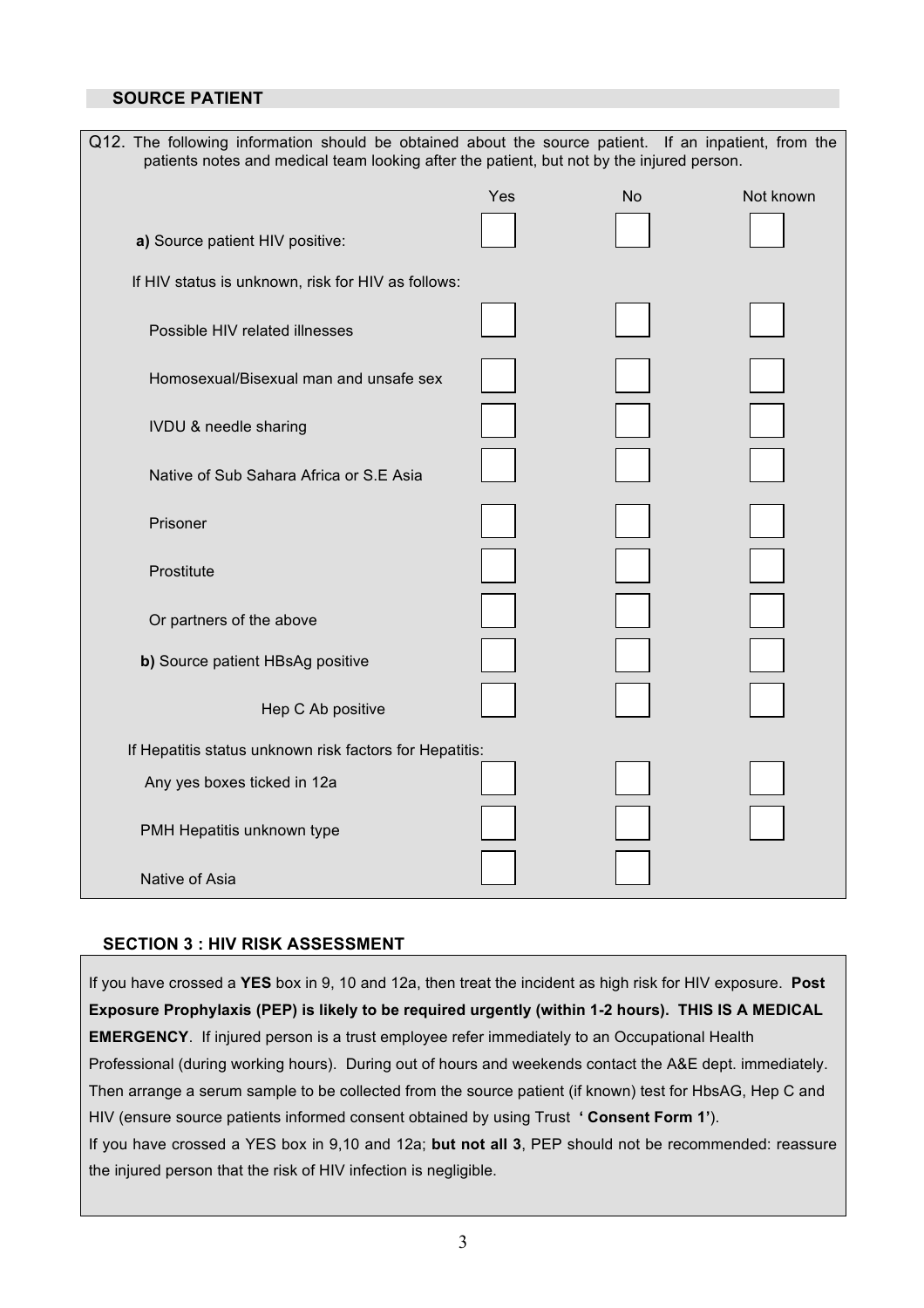## **SECTION 4: HEPATITIS RISK ASSESSMENT**

| $\sqrt{Q}$ 13 |                 | Injured person's Hepatitis B immunisation status : |                   |  |
|---------------|-----------------|----------------------------------------------------|-------------------|--|
|               | Complete course |                                                    | Incomplete course |  |
|               | No immunisation |                                                    | Not Known         |  |

If you have ticked a YES box in 9, 10 and 12b treat the exposure as high risk for hepatitis. Follow the actions in the table below

| <b>HBV PROPHYLAXIS FOR REPORTED EXPOSURE INCIDENTS</b>                                             |                                                                      |                                                           |                                                   |
|----------------------------------------------------------------------------------------------------|----------------------------------------------------------------------|-----------------------------------------------------------|---------------------------------------------------|
|                                                                                                    | <b>SIGNIFICANT EXPOSURE</b>                                          |                                                           |                                                   |
| <b>HBV status of person</b><br>exposed                                                             | <b>HbsAg positive source</b>                                         | <b>Unknown source</b>                                     | <b>HbsAg negative source</b>                      |
| <1 dose HB vaccine pre-<br>exposure                                                                | Accelerated course of<br>HB vaccine *<br>HBIG $x 1$ **               | Accelerated course of<br>HB vaccine *                     | Initiate course of HB<br>vaccine                  |
| >2 doses HB vaccine<br>pre-exposure<br>(Anti-HBs not known)                                        | One dose of HB vaccine<br>followed by second dose<br>one month later | One dose of HB vaccine                                    | Finish course of HB<br>vaccine                    |
| Known responder to HB<br>vaccine<br>$(Anti-HBs > 10miU/ml)$                                        | Consider booster dose of<br>HB vaccine                               | Consider booster dose of<br>HB vaccine                    | Consider dose of HB<br>vaccine                    |
| Known non-responder to<br>HB vaccine<br>(Anti-HBs <10 miU/ml)<br>2-4 months post -<br>immunisation | HBIG $x 1$ **<br>Consider booster dose of<br>HB vaccine              | HBIG $x$ 1 $**$<br>Consider booster dose of<br>HB vaccine | No HBIG<br>Consider booster dose of<br>HB vaccine |

An accelerated course of vaccine consists of doses spaced at 0, 1, 2 months

A booster may be given at 12 months to those continuing risk of exposure to HBV

\*\* HBIG to be obtained from consultant microbiologist on duty

| Q14 | Was the injured person given:                                             |                               |           |
|-----|---------------------------------------------------------------------------|-------------------------------|-----------|
|     | No vaccination                                                            | Accelerated course of vaccine |           |
|     | Hep B booster stat                                                        | Immunoglobulin HBIG stat      |           |
|     |                                                                           |                               |           |
| Q15 | Was serum save taken from the injured person?                             | Yes                           | <b>No</b> |
|     |                                                                           |                               |           |
| Q16 | Has the injured person had Tetanus immunisation within the last 10 years? |                               |           |
|     | <b>Yes</b><br>No                                                          | Not known                     |           |
| Q17 | Was the injured person given Tetanus Booster?                             |                               |           |
|     | X<br>Yes<br>No                                                            |                               |           |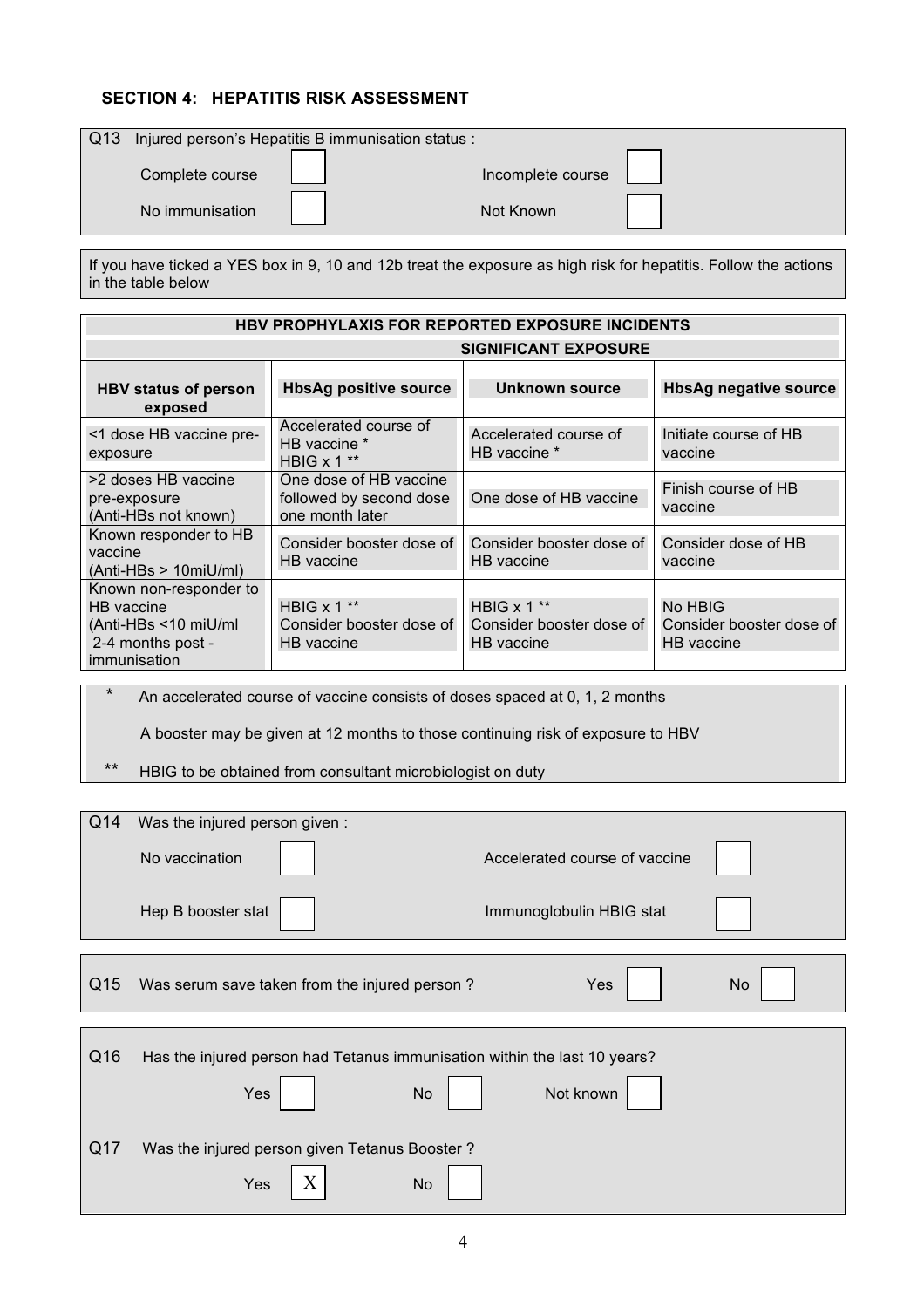## **SECTION 5: TO BE COMPLETED BY DOCTOR PRESCRIBING PEP**

**Contract** 

| Note: PEP drugs are kept at Kingston Hospital in Occupational Health, A&E, GUM Wolverton Centre                                                                                                                                                 |  |  |  |  |
|-------------------------------------------------------------------------------------------------------------------------------------------------------------------------------------------------------------------------------------------------|--|--|--|--|
|                                                                                                                                                                                                                                                 |  |  |  |  |
| Step 1<br>Advice staff that PEP after high risk exposure can reduce the sero-conversion by 80% based on a<br>retrospective case control study and is recommended by the Expert Advisory Group on AIDS appointed<br>by the Department of Health. |  |  |  |  |
| Give information leaflets in the starter pack on side effects of the medications<br>Not done<br>Done                                                                                                                                            |  |  |  |  |
|                                                                                                                                                                                                                                                 |  |  |  |  |
| Step 2<br>Is the source patient taking anti-retrovirals?<br>Yes<br>No                                                                                                                                                                           |  |  |  |  |
| For female injured person:                                                                                                                                                                                                                      |  |  |  |  |
| Yes<br>Is pregnancy test positive or risk of pregnancy<br>No                                                                                                                                                                                    |  |  |  |  |
| Is injured person's current medication a<br>contraindication for PEP (see p30 for guidance)<br>Yes<br>No                                                                                                                                        |  |  |  |  |
| If YES to any of the above, seek immediate expert help (eg. GUM Consultant)                                                                                                                                                                     |  |  |  |  |
| Yes<br>Has serum sample been taken from injured person?<br><b>No</b>                                                                                                                                                                            |  |  |  |  |
|                                                                                                                                                                                                                                                 |  |  |  |  |
| Step 3                                                                                                                                                                                                                                          |  |  |  |  |
| Consent form to receive PEP - signature (use Trust 'Consent Form 1')<br>No<br>Yes                                                                                                                                                               |  |  |  |  |
|                                                                                                                                                                                                                                                 |  |  |  |  |
| Injured person decided to accept PEP<br>Yes<br><b>No</b>                                                                                                                                                                                        |  |  |  |  |
| Signature of Doctor<br>Date                                                                                                                                                                                                                     |  |  |  |  |
| Print name                                                                                                                                                                                                                                      |  |  |  |  |
|                                                                                                                                                                                                                                                 |  |  |  |  |
| Step 4                                                                                                                                                                                                                                          |  |  |  |  |
| PEP administered<br>Yes<br>No                                                                                                                                                                                                                   |  |  |  |  |
| <b>Time</b>                                                                                                                                                                                                                                     |  |  |  |  |